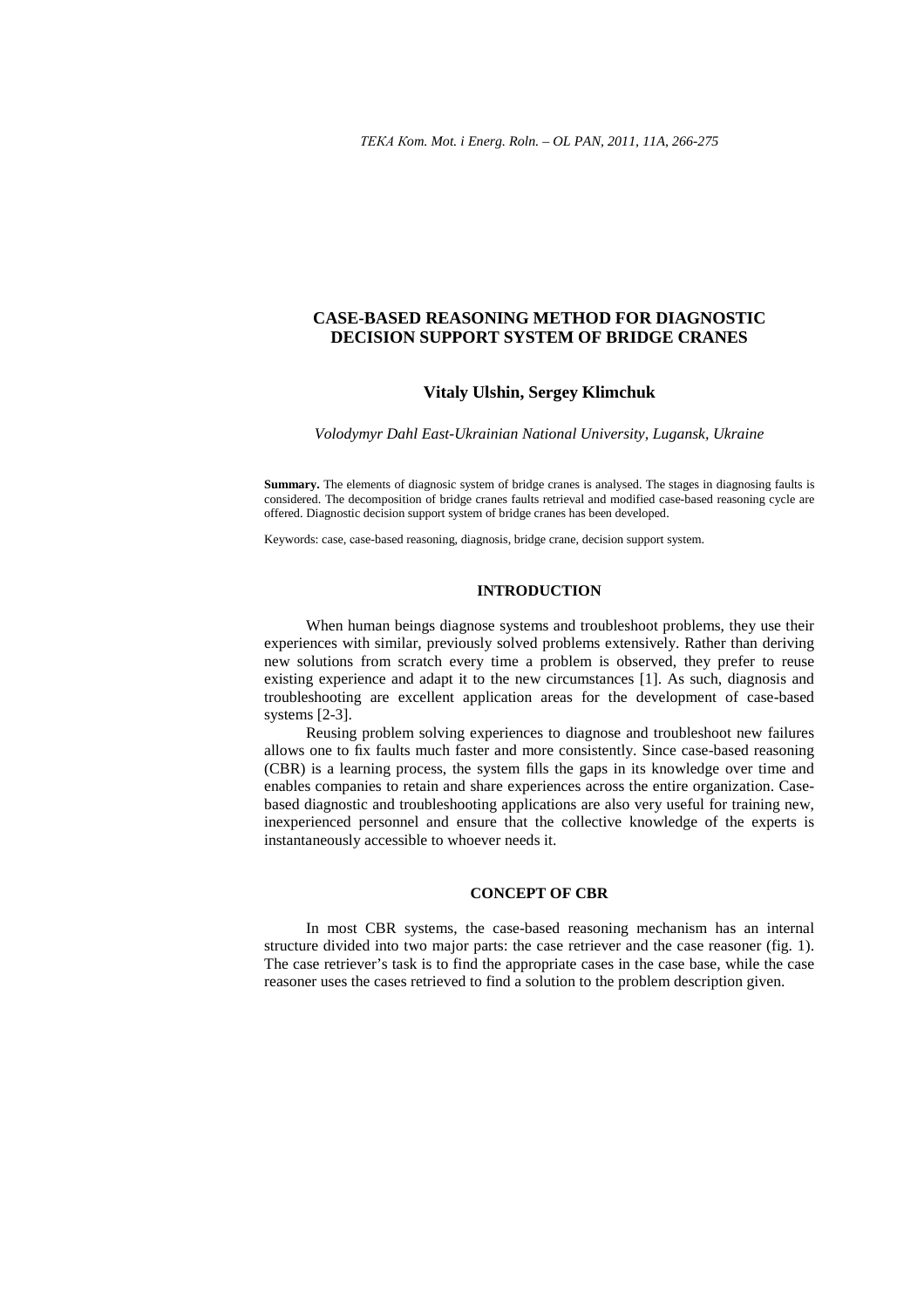Case-based reasoning has been formalized for purposes of computer reasoning as a fourstep process [4]:

1. Retrieve: Given a target problem, retrieve cases from memory that is relevant for solving it. A case consists of a problem, its solution, and, typically, annotations about how the solution was derived.

2. Reuse: Map the solution from the previous case to the target problem. This may involve adapting the solution as needed to fit the new situation.

3. Revise: Having mapped the previous solution to the target situation, test the new solution in the real world (or a simulation) and, if necessary, revise.

4. Retain: After the solution has been successfully adapted to the target problem, store the resulting experience as a new case in memory.

These steps are part of the CBR cycle, which represents the process-oriented view of the descriptive framework presented by Aamodt and Plaza. The process is supported by supplying the cases with general knowledge about bridge cranes.



Fig. 1. Two major components of a CBR system

# **ELEMENTS OF A CASE-BASED DIAGNOSIS APPLICATION**

Diagnosing and troubleshooting of bridge cranes typically involves three stages  $[5]$ :

1. Gathering information about the status of the system (i.e., the symptoms, signs or manifestations of the problem, the specifications and the current condition of the system to be diagnosed, and the characteristics of the operating environment);

2. Generating the diagnosis, which describes the root cause of the problem;

3. Suggesting the remedy, or steps necessary to rectify the fault.

Diagnosis and troubleshooting systems can acquire information regarding the system to be diagnosed directly from the device (on-line) or through human or electronic intermediaries (off-line). In the case of an on-line or condition monitoring system, the symptoms and system state are derived,without continuous user intervention, from interfaces and sensors monitoring the system. In the case of an offline diagnostic system, the descriptions of the symptoms and the system are obtained from a user (e.g., a technician or knowledgeable user) or, after a failure is reported, downloaded electronically. Applications that fall in this category can provide web self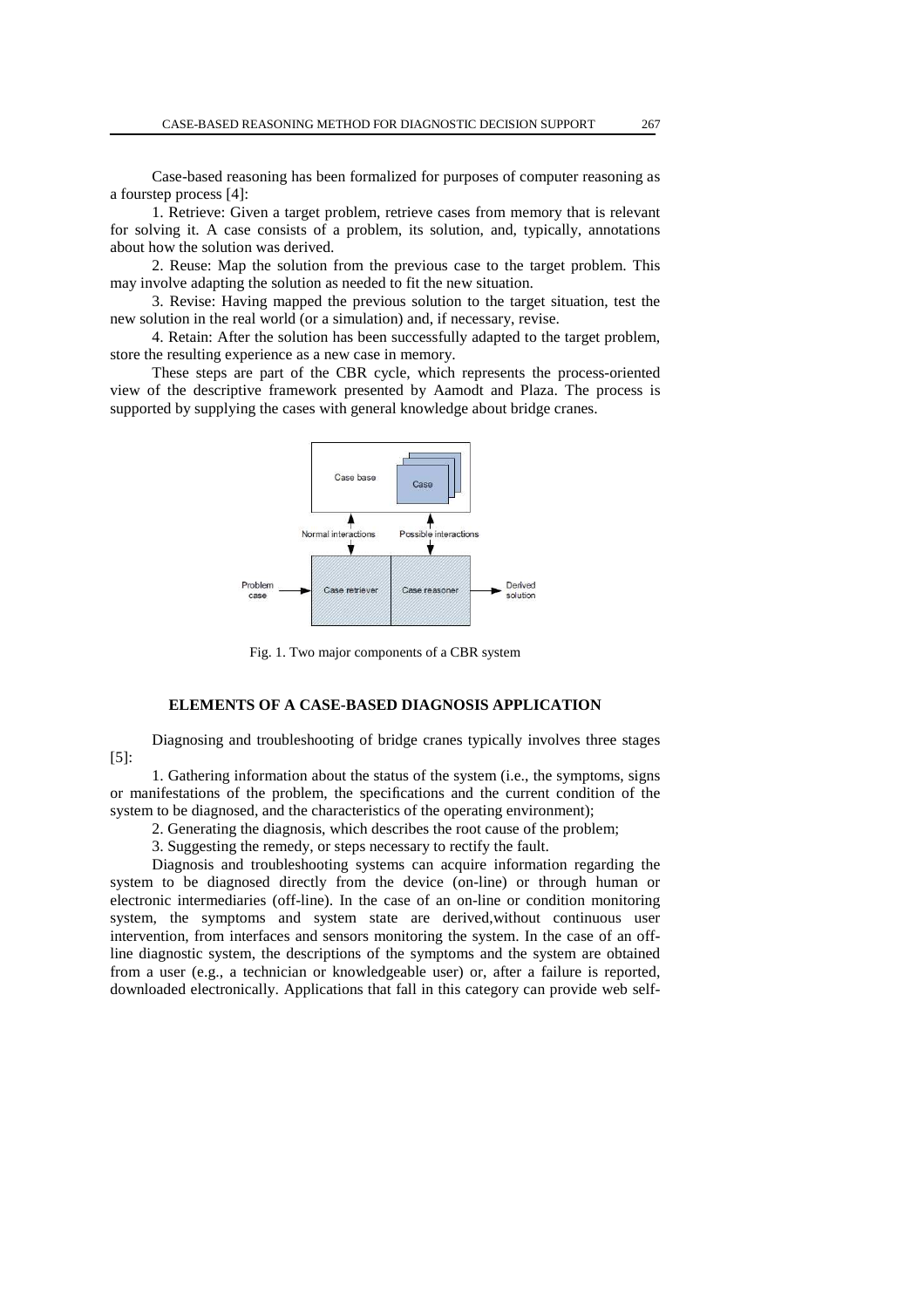service to end-users, support field technicians and medical personnel, or assist help-desk personnel while they are conversing with the end-users [6, 7].

While the process-oriented view provides a global and external view of the CBR process, the task-oriented view [8] decompose and describe the four top-level steps, where each step is viewed as a task that the CBR reasoner has to achieve (fig. 2). In the figure, tasks are named in bold letters, while methods are written in italics. The links between task nodes appears as plain lines and indicates task decompositions. The toplevel task is problem solving and learning from experience and the method to accomplish this task is case-based reasoning (indicated in a special way by the stippled rectangle). The top-level task is split into the four major CBR tasks corresponding to the four processes: retrieve, reuse, revise, and retain. All the four tasks are necessary in order to perform the top-level task.



Fig. 2. Task-method decomposition of CBR (adopted from [5])

Diagnosis and troubleshooting experience can be stored in case-based systems in multiple ways (Bergmann et al.). The choice of representation has an impact on the maintainability of the system in the long term and the interaction modalities the system supports [9].While structural CBR systems require an up-front effort to create a vocabulary or domainmodel, they allow individual cases to be entered without having an impact on existing cases (Kriegsmann & Barletta, 1993; Goker & Roth-Berghofer, 1999). Some conversational CBR systems store the questions and their respective answers in the cases and do not require a domain model (Acorn & Walden, 1992). This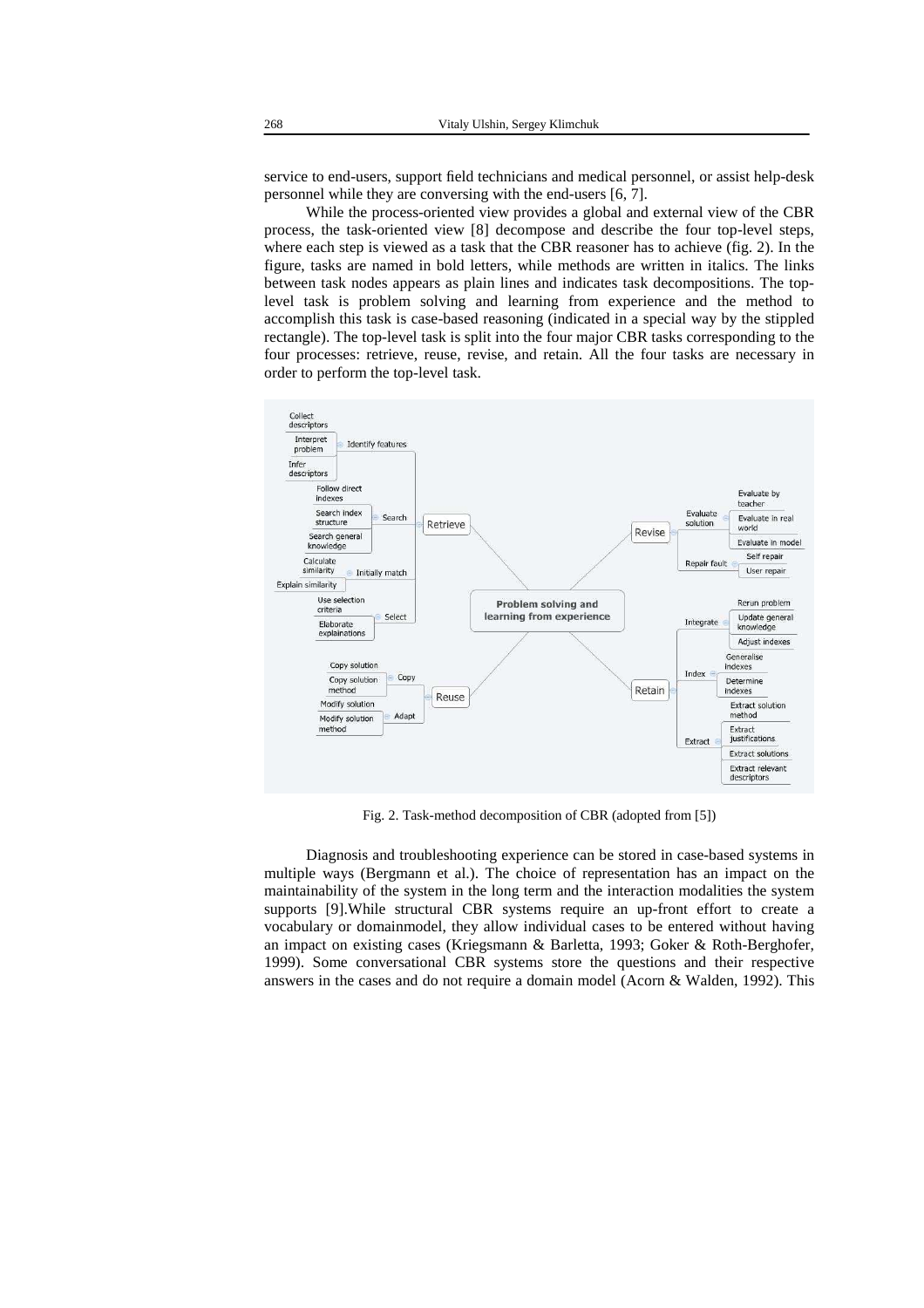approach allows faster initial deployment, but maintenance of the application becomes cumbersome with a growing number or cases. Textual CBR systems use existing text files as cases and index these to perform retrieval (Lenz, 1996; Lenz et al., 1999). Depending on the complexity of the vocabulary used to index the text files, the initial effort to set up the domainmodel for these systems can become comparable with structural CBR systems [10]. On the other hand, since they will allow for reuse of existing documentation, initial set-up of the case base itself is typically very easy. However, the quality of the content in existing documentation and its suitability for use in a CBR system needs to be verified.

Diagnosis and troubleshooting systems do not exist in a vacuum [11]. Typically, they are provided or utilized in a larger organization and contain solutions for a specific system type and for a specific operating environment. Changes in the system, the operating environment or the organization will require the application and the knowledge containers (cases, vocabulary, similarity metrics, adaptation knowledge) to be maintained [12]. The processes for case acquisition, utilization and maintenance have to be put in place in an organization to ensure an application can be successful in the long term (Bergmann et al., 2003).

The initial knowledge in a diagnosis and troubleshooting application can be acquired through interviews with experts, or converted fromexisting documentation. Documents that are suitable for conversion include FAQ's, troubleshooting and diagnosis manuals, technical service bulletins and the like [13]. Depending on the application area, case-based diagnosis and troubleshooting systems will utilize a combination of reasoning methods. While some systems will only use cases to generate solutions, especially in situations where adapting an existing solution to a new problem is required, systems will use a combination of CBR and model-based reasoning (Simoudis & Miller, 1991; Portinale & Torasso, 1995), rule-based reasoning, induction, planning, or a mixture of these methods.

### **REFINING THE CBR CYCLE**

Then the system must be able to execute the learning task more or less independently from its actual tasks. Such a learning functionality is often called introspective reasoning (Fox and Leake, 1995) or introspective learning (Zhang and Yang, 1999), respectively.

To integrate the desired learning functionality into the traditional CBR cycle consisting of the four well-known phases - retrieve, reuse, revise, retain - two basic possibilities can be distinguished [14]:

1. The extension of the existing process model by introducing an additional phase.

2. The refinement of one or several phases to integrate the new functionality into the already established phases.

When reviewing the original interpretation of the traditional CBR cycle it becomes clear that the second possibility seems to be more accurate. Aamodt and Plaza [4] have already discussed that the retain phase could be used to update general knowledge of the CBR system. Concerning the update of similarity measures the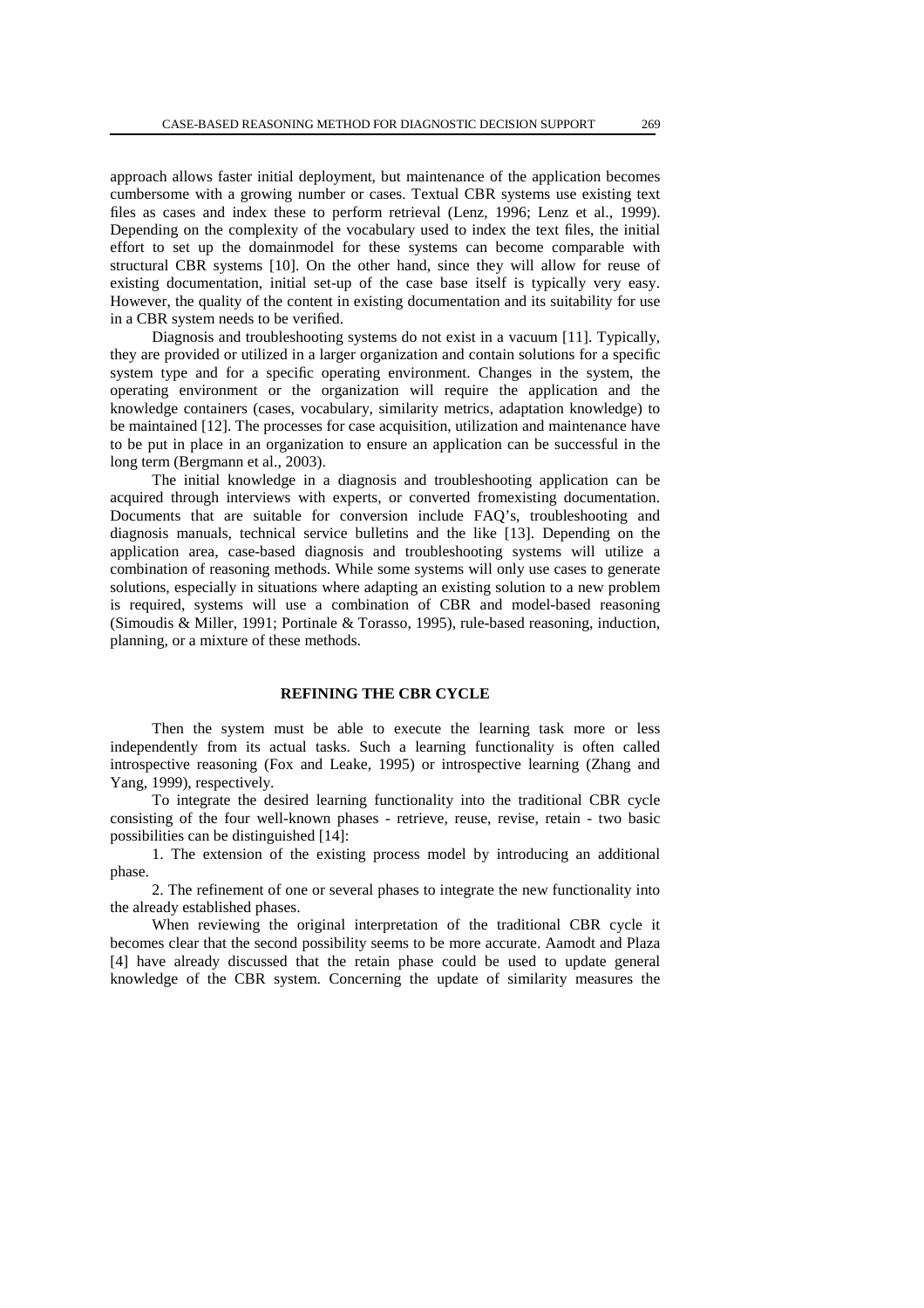possibility to refine case indexes has been mentioned. This can be interpreted, for example, as an adjustment of feature weights.

Basically, the retain phase is not the only phase of the CBR cycle responsible for the capability to learn new knowledge [15-17]. Before memorising a new case, the correctness of this new knowledge item has to be validated during the revise phase. So, the revise phase has a significant influence when learning new case knowledge, because it selects cases considered to be candidates for extending the knowledge base. In the following we show that this holds as well when learning similarity measures.

Fig. 3 illustrates how the traditional CBR cycle can be modified to integrate the possibility to learn similarity measures [18]. These modifications are discussed in more detail in the following sections.



Fig. 3. Refining the CBR cycle for learning similarity measures

# **EXTENDED USE OF RETRIEVED CASES**

In the traditional view of CBR, the retrieve phase provides one or several cases used to generate exactly one solution during the reuse phase. This solution is then proposed for solving the current problem and has to be evaluated during the revise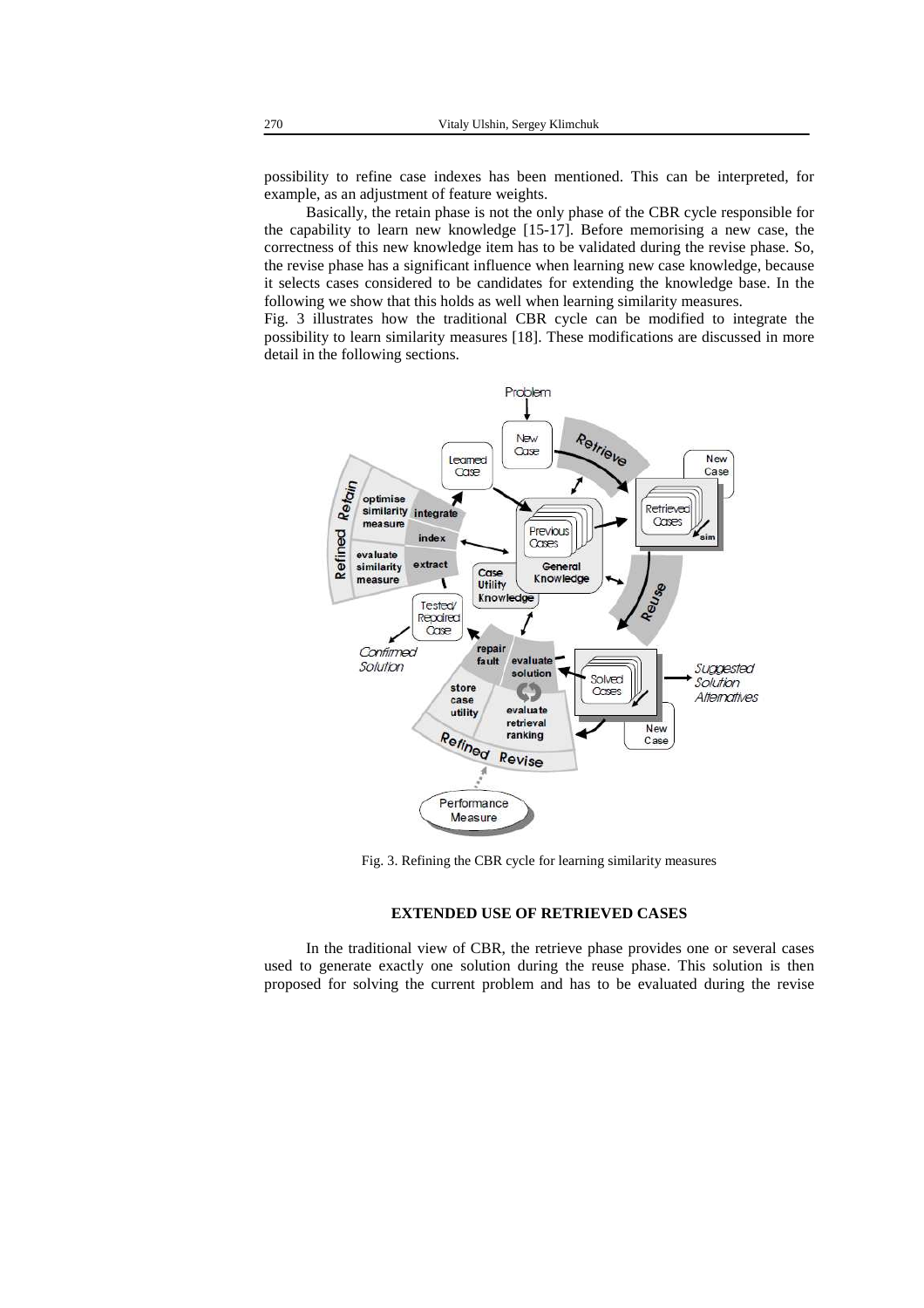phase. However, in many application domains where CBR has been employed successfully this traditional view is not always suitable. Here, it is not desired that the CBR system generates exactly one solution, but several independent alternatives for solving the given problem.

The retrieval phase always should provide a list of retrieved cases ordered by the computed similarities [19]. If case adaptation is supported, this list is processed during the reuse phase where several solution proposals might be generated by adapting several retrieved solutions independently from each other. Basically, two ways to generate solution alternatives can be distinguished:

- Ad hoc: If it is feasible with respect to computation time, the reuse phase might perform adaptation for a fixed number of cases immediately. The resulting list of solution proposals, still ordered as determined in the retrieval phase, is then directly passed to the revise phase.
- On demand: If case adaptation is computational expensive, only the most similar case may be adapted first. The generated solution is then passed to the revise phase where it has to be evaluated. If the evaluation fails, because the solution cannot be applied to solve the current problem or due to poor solution quality, two ways for proceeding are possible. On the one hand, the faulty solution might be repaired during the revise phase. On the other hand, the revise phase could trigger the adaptation of the next similar case in anew execution of the reuse phase to obtain an alternative solution proposal.

Both approaches lead to the suggestion of several solution alternatives - when applying the on demand approach, at least if the most similar case could not be reused successfully - after the reuse phase [20]. In the following we only assume the possible existence of such a list of suggested solution alternatives but we do not care about the approach used to generate it. It is only assumed that solution alternatives are ordered according to the similarity of the underlying cases.

# **REFINING THE REVISE PHASE**

According to the original process model that assumes the existence of only one solved case after the reuse phase, the revise phase can be subdivided into two subsequent tasks [14]:

1. Solution evaluation: In a first step the proposed solution, i.e. the outcome of the reuse phase has to be evaluated. This evaluation might be based on feedback from a teacher, on the results obtained through application in the real world, or on the outcome of a model-based simulation.

2. Fault repair: When recognising faults in the suggested solution during evaluation, the solution has to be repaired to obtain a valid solution. Basically, it might be repaired manually by the user or it might be repaired by the system based on additional general knowledge.

To enable a CBR system to learn similarity measures we propose a refinement of the revise phase. Besides the two described traditional tasks that ensure the generation of a valid solution, we introduce two additional tasks [21]: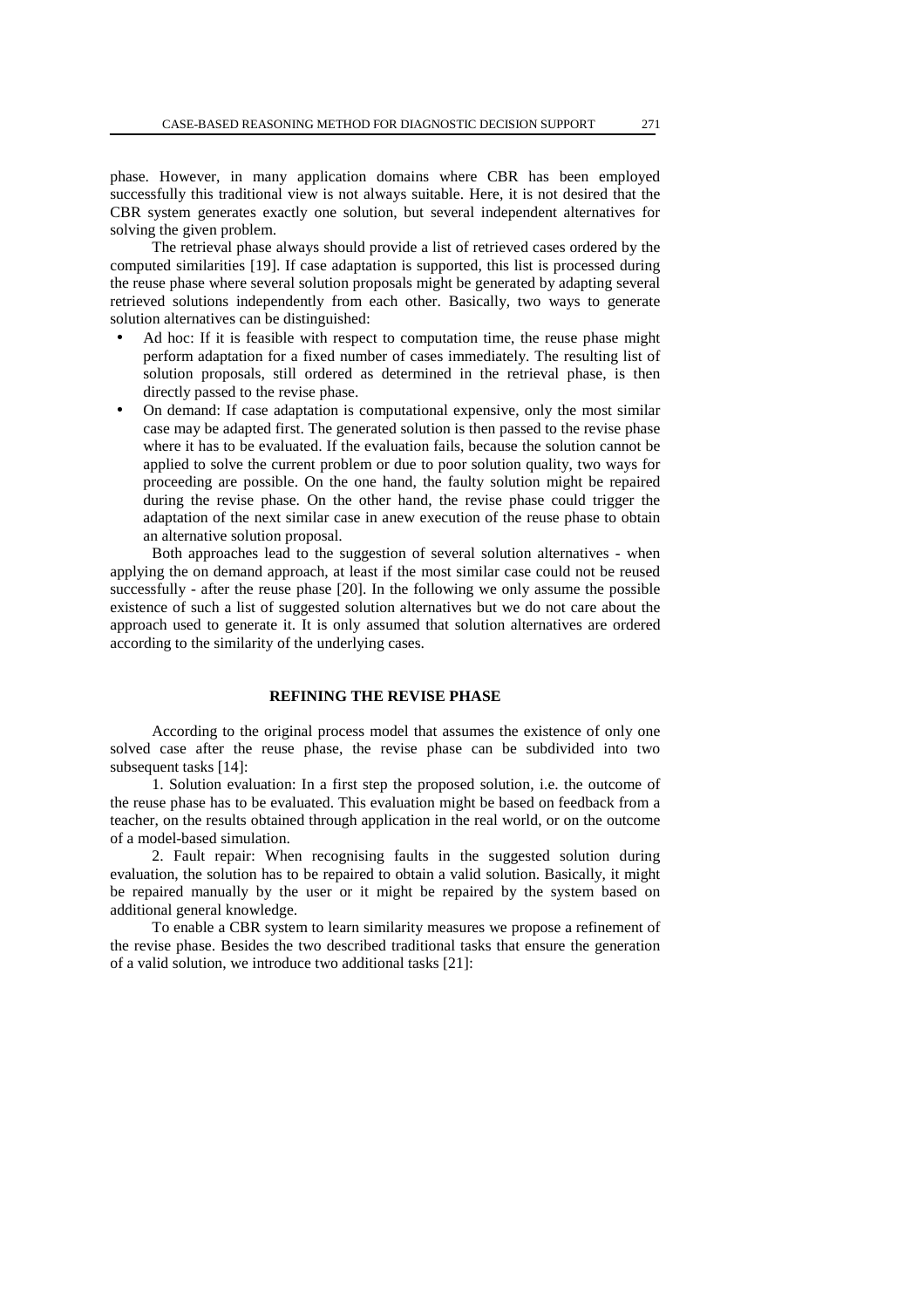1. Evaluate retrieval ranking: This task can be characterised as a superior control process for the common solution evaluation task. It initiates the evaluation of several solution alternatives and processes the obtained evaluation results. The foundation of the evaluation might be internal general knowledge or an external performance measure in form of a teacher, the real world, or a model.

2. Store case utility: This task is responsible for storing the results of the retrieval ranking evaluation for further processing. Basically, these results represent knowledge about the utility of cases with respect to the given query.

Generally, one could also argue that storing of evaluation results belongs more to the retain phase of the CBR cycle. However, we decided to assign this task to the revise phase. On the one hand, the decision whether to store particular results or not might be influenced by the performance measure, for example, by a human teacher. On the other hand, the retained knowledge is not directly used by the phases of the CBR cycle that are relevant for problem-solving. It is more an intermediate knowledge buffer that collects knowledge to be used only during the retain phase and thus it does not directly contribute to solving problems.

Basically, the refined revise phase consists of two parallel processes. On the one hand, the traditional revision process that only evaluates and repairs a single solution. On the other hand, a parallel process that evaluates the outcome of the retrieval phase based on the results obtained during several solution evaluations. While the evaluation of the retrieval ranking relies on the solution evaluation process, the traditional revision of a single solution can be initiated independently. This means, the retrieval evaluation can be interpreted as an optional process to be performed if desired.

### **REFINING THE RETAIN PHASE**

The aim of the retain phase is to select knowledge entities to be integrated into the knowledge resources of the CBR system in order to improve its problem-solving competence and/or efficiency during future usage. Therefore, the traditional retain phase identifies the following three tasks:

1. Extract: This task is responsible for the extraction of relevant knowledge entities from the current problem-solving episode to be retained for future usage. Such knowledge entities might be represented by found solutions, solution methods, justifications, etc.

2. Index: The objective of this task is to determine indexes to be used for retrieving the learned case. This may be interpreted as the selection of an accurate vocabulary used to characterise the case but it might also be interpreted as the determination of accurate attribute weights.

3. Integrate: During the final task the extracted knowledge has to be integrated into the knowledge base of the system. This process might comprehend an update of the case base, the index structure, and of other general knowledge.

Although this traditional interpretation of the retain phase, in principle, already considers the modification of general knowledge and even an adjustment of attribute weights, it seems to be necessary to introduce two additional tasks [14]: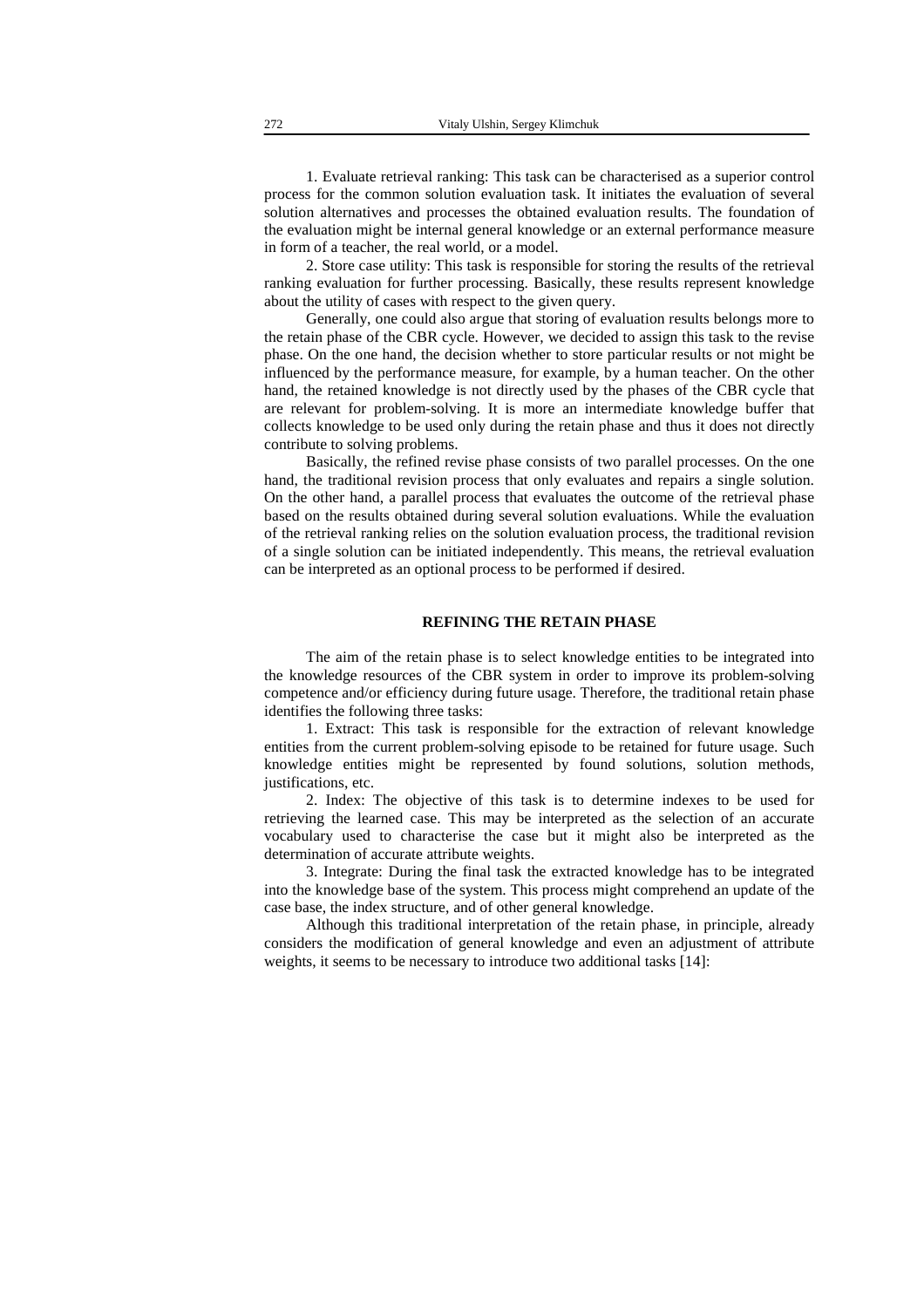1. Evaluate similarity measure: Here, the quality of the currently used similarity measure is estimated based on the case utility knowledge acquired in the previous revise phase.

2. Optimise similarity measure: This task can be seen as a specialisation of the index and integrate task of the traditional retain phase but with focus on learning similarity measures. During this task, machine learning or optimisation methods, respectively, are being used to optimise the current similarity measure regarding the available case utility knowledge. This optimisation might be triggered by the outcome of the prior evaluation of the current similarity measure.

Similar to the refined revise phase, the tasks additionally introduced in the refined retain phase have not necessarily to be executed during every pass of the cycle. Instead, in certain application scenarios all described extensions of the traditional CBR cycle might only be relevant during explicit knowledge acquisition or maintenance phases [22]. For example, if the performance measure is supplied by a human domain expert playing the role of a teacher, the refined revision phase can only be executed in situations where this expert is available. During problem-solving situations where the system is used by a "standard user" who does not possess the required expertise, the introduced retrieval ranking evaluation might be skipped.

### **CBR SYSTEM FOR DIAGNOSIS OF BRIDGE CRANES**

The bridge cranes diagnosis DSS has been delevoped. The main window of this system is shown on a fig. 4. As an initial set of cases the data of observations of bridge cranes made by the reports of technical diagnostics "The Engineering center of industrial safety" LLC (Lugansk, Ukraine) and Expert-diagnostic research laboratory "Lifting machines and industrial building" of Volodymyr Dal East-Ukrainian National University (Lugansk, Ukraine) is used.



Fig. 4. The CBR DSS main window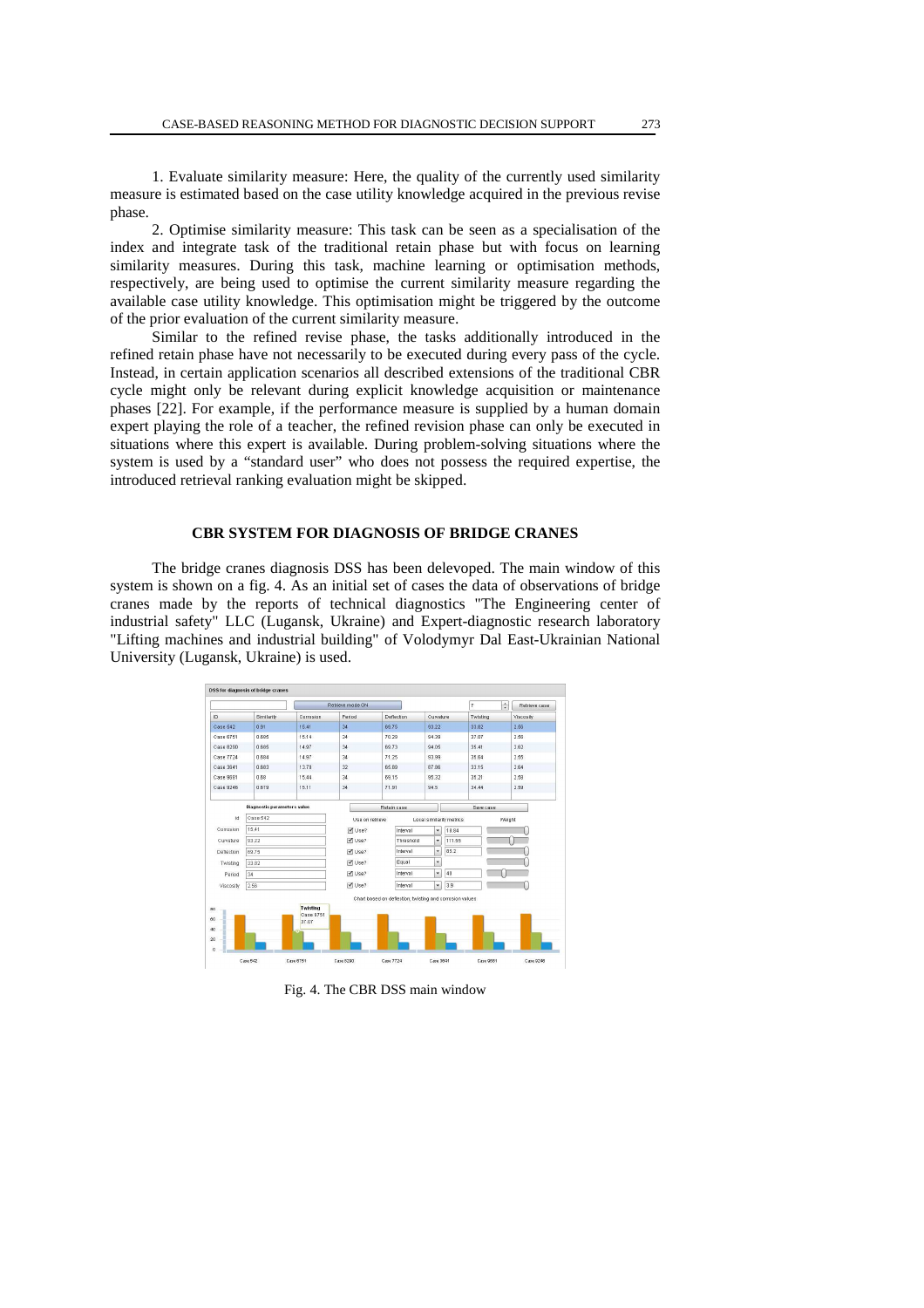The DSS allows to set the local similarity for every diagnostic parameter, weight of parameters and global similarity for a whole case. After setting of all necessary of similarity parameters the search of cases and their conclusion are carried out in order of diminishing of relevance with pointing of degree of similarity of every case is made.

Since a corresponding case is selected, its adaptation can be executed is modification of present in it decision with the purpose of its accordance to the parameters of current situation. In the case of absence of necessity for adaptation maintenance of the chosen case is executed without the change of diagnostic parameters.

### **CONCLUSION**

The research described above, along with many other operational case-based diagnostic systems, demonstrate the applicability of case-based reasoning to diagnosis and troubleshooting of bridge cranes.

The conducted research show that diagnostics on the basis of cases allows to decide the weak formalized tasks of diagnostics of bridge cranes, simplify the aquisition knowledge from experts, shorten time of search of decision and implement self-training.

The bridge cranes diagnosis decision support system is developed. Using of this DSS assists diminishing of the informative loading on decision-making person in the process of troubleshooting, decline of influence of factors of subjectivity at the analysis of current situation, reduction of time, necessary for a decision-making.

#### **REFERENCES**

- 1. Bergmann R., Althoff K., Breen S., Göker M.H., Manago M., Traphöner R., Wess S., 2003.: Developing Industrial Case-Based Reasoning Applications, The INRECA Methodology, 2nd ed., Springer, Berlin: 236.
- 2. Göker M.H., Roth-Berghofer T., 1999.: The development and utilization of the case-based help-desk support system in a corporate environment // Engineering Applications of Artificial Intelligence, Vol. 12, Issue 6: 665-680.
- 3. Eremeev A., Varshavsky P., 2007.: Application of Case-based reasoning for Intelligent Decision Support Systems // Proceedings of the XIII-th International Conference "Knowledge-Dialogue-Solution" – Varna, Vol. 1: 163-169.
- 4. Aamodt A., Plaza E., 1994.: Case-based reasoning: Foundational issues, methodological variations, and system approaches // AI Communications, Vol. 7, Issue 1: 39-59.
- 5. Göker M.H., Howlett R.J., Price J.E., 2005.: Case-based reasoning for diagnosis applications // The Knowledge Engineering Review, Vol. 20: 277-281.
- 6. Aamodt A., 2004.: Knowledge-intensive case-based reasoning in Creek. In Procs. of the 7th ECCBR, Springer, Berlin/Heidelberg: 1-15.
- 7. Anguel F., Sellami M., 2009.: Knowledge Management for Fault Diagnosis of Gas Turbines Using Case Based Reasoning // Communications of the IBIMA, Vol. 10, number 24: 186- 190.
- 8. Indahl C., Rud K.M., 2007.: Arbitration and Planning of Workflow Processes in a Context-Rich Cooperative Environment // Master of Science thesis, Norwegian University of Science and Technology, Department of Computer and Information Science.